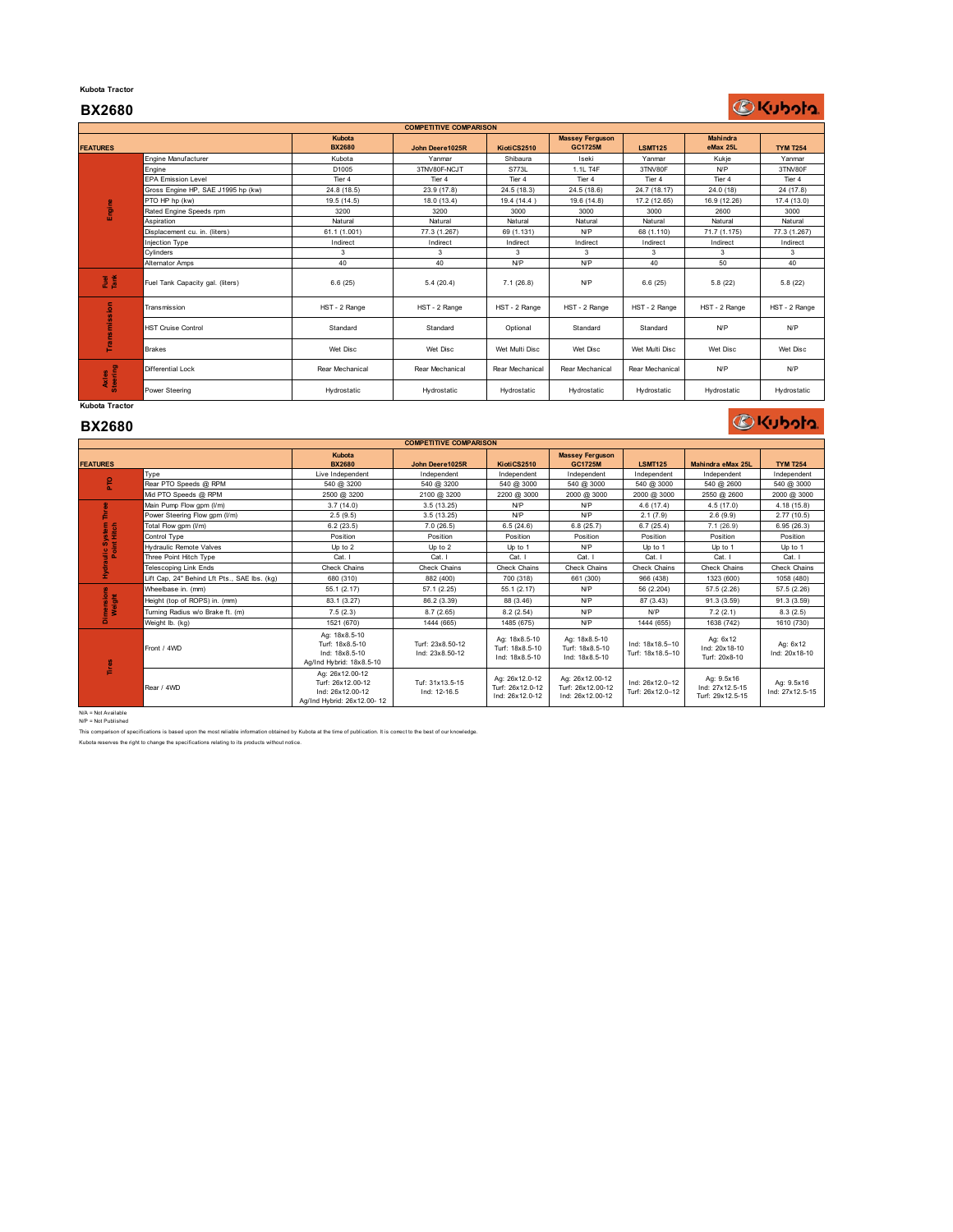#### **Kubota Tractor**

### **BX2380**

# **DKubota**

| <b>COMPETITIVE COMPARISON</b> |                                    |                         |                            |                 |                                            |                 |                 |                |  |  |  |
|-------------------------------|------------------------------------|-------------------------|----------------------------|-----------------|--------------------------------------------|-----------------|-----------------|----------------|--|--|--|
| <b>FEATURES</b>               |                                    | Kubota<br><b>BX2380</b> | <b>John Deere</b><br>1023E | KiotiCS2210     | <b>Massey Ferguson</b><br><b>MFGC1723E</b> | <b>LSMT122</b>  | MahindraeMax22L | <b>TYMT224</b> |  |  |  |
|                               | Engine Manufacturer                | Kubota                  | Yanmar                     | Shibaura        | Iseki                                      | Yanmar          | Kukje           | Yanmar         |  |  |  |
|                               | Engine                             | D902                    | 3TNM74F-NCJT               | S773L-F21       | 1.1L T4F                                   | 3TNV76F         | N/P             | 3TNM74F        |  |  |  |
|                               | <b>EPA Emission Level</b>          | Tier 4                  | Tier 4                     | Tier 4          | Tier 4                                     | Tier 4          | Tier 4          | Tier 4         |  |  |  |
|                               | Gross Engine HP. SAE J1995 hp (kw) | 21.6(16.1)              | 22.4(16.5)                 | 21.1(15.7)      | 22.5(16.8)                                 | 21.5(16)        | 22.0(16.4)      | 21.5(16)       |  |  |  |
|                               | PTO HP hp (kw)                     | 17.7 (13.2)             | 14.5 (10.8)                | 18.6 (13.9)     | 18.7 (13.9)                                | 15(11.2)        | 14.9(11.1)      | N/A            |  |  |  |
| ig<br>Engi                    | Rated Engine Speeds rpm            | 3200                    | 3200                       | 3000            | 2600                                       | 3000            | 2600            | 3000           |  |  |  |
|                               | Aspiration                         | Natural                 | Natural                    | Natural         | Natural                                    | Natural         | Natural         | Natural        |  |  |  |
|                               | Displacement cu. in. (liters)      | 54.8 (0.898)            | 60.6 (0.993)               | 69 (0.1131)     | 68.35 (1.12)                               | 68 (1.11)       | 71.7 (1.175)    | 60.6 (0.993)   |  |  |  |
|                               | <b>Injection Type</b>              | Indirect                | Indirect                   | Indirect        | Indirect                                   | Indirect        | Indirect        | Indirect       |  |  |  |
|                               | Cvlinders                          | 3                       | 3                          | 3               | 3                                          | 3               | 3               | 3              |  |  |  |
|                               | <b>Alternator Amps</b>             | 40                      | 40                         | <b>N/P</b>      | N/P                                        | 40              | 50              | 40             |  |  |  |
| <b>Punk</b>                   | Fuel Tank Capacity gal. (liters)   | 6.6(25)                 | 5.6(21.2)                  | 6.7(25.5)       | 6.6(25)                                    | 6.6(25)         | 5.8(22)         | 6.6(25)        |  |  |  |
| ō                             | Transmission                       | HST - 2 Range           | HST - 2 Range              | HST - 2 Range   | HST - 2 Range                              | HST - 2 Range   | HST - 2 Range   | HST - 2 Range  |  |  |  |
|                               | <b>HST Cruise Control</b>          | Standard                | N/A                        | Optional        | Standard                                   | Standard        | N/P             | N/P            |  |  |  |
|                               | <b>Brakes</b>                      | Wet Disc                | Wet Disc                   | Wet Multi Disc  | Wet Disc                                   | Wet Multi Disc  | Wet Disc        | Wet Disc       |  |  |  |
|                               | Differential Lock                  | Rear Mechanical         | Rear Mechanical            | Rear Mechanical | Rear Mechanical                            | Rear Mechanical | N/P             | N/P            |  |  |  |
| <b>Steering</b><br>Axles      | Power Steering                     | Hydrostatic             | Hydrostatic                | Hydrostatic     | Hydrostatic                                | Hydrostatic     | Hydrostatic     | Hydrostatic    |  |  |  |
| <b>Kubota Tractor</b>         |                                    |                         |                            |                 |                                            |                 |                 |                |  |  |  |

### **BX2380**

## **Coldubota**

| <b>COMPETITIVE COMPARISON</b> |                                              |                                                                                        |                                       |                                                          |                                                          |                                     |                                                   |                                     |  |  |
|-------------------------------|----------------------------------------------|----------------------------------------------------------------------------------------|---------------------------------------|----------------------------------------------------------|----------------------------------------------------------|-------------------------------------|---------------------------------------------------|-------------------------------------|--|--|
| <b>FEATURES</b>               |                                              | Kubota<br><b>BX2380</b>                                                                | <b>John Deere</b><br>1023E            | KiotiCS2210                                              | <b>Massey Ferguson</b><br>MFGC1723E                      | <b>LSMT122</b>                      | <b>Mahindra</b><br>eMax22L                        | <b>TYMT224</b>                      |  |  |
|                               | Type                                         | Live Independent                                                                       | Independent                           | Independent                                              | Independent                                              | Independent                         | Independent                                       | Independent                         |  |  |
| £                             | Rear PTO Speeds @ RPM                        | 540 @ 3200                                                                             | 540 @ 3200                            | 540 @ 3000                                               | 540 @ 2600                                               | 540 @ 3000                          | 540 @ 2550                                        | 540 @ 3000                          |  |  |
|                               | Mid PTO Speeds @ RPM                         | 2500 @ 3200                                                                            | 2100 @ 3200                           | 2200 @ 3000                                              | 2000 @ 2600                                              | 2000 @ 3000                         | 2000 @ 2550                                       | 2500 @ 3000                         |  |  |
|                               | Main Pump Flow gpm (I/m)                     | 3.7(14.0)                                                                              | 3.5(13.2)                             | <b>N/A</b>                                               | 2.0(7.5)                                                 | 4.6(17.4)                           | 4.5(17.0)                                         | 4.17(15.8)                          |  |  |
|                               | Power Steering Flow gpm (I/m)                | 2.5(9.5)                                                                               | 2.8(10.8)                             | <b>N/A</b>                                               | 4.3(15.5)                                                | 2.1(7.9)                            | 7.1(26.9)                                         | 2.11(8.0)                           |  |  |
| System<br>nt Hitch            | Total Flow gpm (I/m)                         | 6.2(23.5)                                                                              | 6.3(24.0)                             | 6.5(24.6)                                                | 6.3(23.0)                                                | 6.7(25.3)                           | 11.6 (43.9)                                       | 6.97(26.4)                          |  |  |
| ¦e ⊺                          | Control Type                                 | Position                                                                               | Position                              | Position                                                 | Position                                                 | Position                            | Position                                          | Position                            |  |  |
|                               | <b>Hydraulic Remote Valves</b>               | Up to 2                                                                                | Up to 2                               | Up to 1                                                  | N/P                                                      | Up to 1                             | Up to 1                                           | N/A                                 |  |  |
| Hydrau<br>Three               | Three Point Hitch Type                       | Cat. I                                                                                 | Cat. I                                | Cat. I                                                   | Cat. I                                                   | Cat. I                              | Cat. I                                            | Cat. I                              |  |  |
|                               | Lift Cap, 24" Behind Lft Pts., SAE Ibs. (kg) | 680 (310)                                                                              | 681 (309)                             | 700 (318)                                                | 661 (300)                                                | 966 (438)                           | 1323 (600)                                        | 679 (308)                           |  |  |
|                               | Wheelbase in. (mm)                           | 55.1 (2.17)                                                                            | 57.1 (2.25)                           | 55.1(2.17)                                               | N/P                                                      | 56 (2.204)                          | 57.5 (2.26)                                       | 53.1 (2.09)                         |  |  |
| mension<br><b>Neight</b>      | Height (top of ROPS) in. (mm)                | 83.1 (2110)                                                                            | 86.2 (3.39)                           | 88 (3.46)                                                | N/P                                                      | 87 (3.43)                           | 91.3 (3.59)                                       | 86.6 (3.41)                         |  |  |
|                               | Turning Radius w/o Brake ft. (m)             | 7.5(2.3)                                                                               | 7.4(2.25)                             | <b>N/P</b>                                               | N/P                                                      | N/P                                 | 7.2(2.1)                                          | 8.3(2.5)                            |  |  |
| ä                             | Weight lb. (kg)                              | 1443 (650)                                                                             | 1345 (610)                            | 1485 (675)                                               | 1433 (650)                                               | 1444 (655)                          | 1638 (742)                                        | 1433 (650)                          |  |  |
| Tires                         | Front / 4WD                                  | Ag: 18x8.5-10<br>Turf: 18x8.5-10<br>Ind: 18x8.5-10<br>Ag/Ind Hybrid: 18x8.5-10         | Turf: 18 x 8.50- 10<br>Ind: 18x8.5-10 | Ag: 18x8.5-10<br>Turf: 18x8.5-10<br>Ind: 18x8.5-10       | Ag: 18x8.5-10<br>Turf: 18x8.5-10<br>Ind: 18x8.5-10       | Turf: 18x8.5-10<br>Ind: 18x8.5-10   | Ag: 6x12<br>Ind: 20x18-10<br>Turf: 20x18-10       | Bar: 16x6.5-8<br>Turf: 16x7.5-8     |  |  |
|                               | Rear / 4WD                                   | Ag: 26x12.00-12<br>Turf: 26x12.00-12<br>Ind: 26x12.00-12<br>Ag/Ind Hybrid: 26x12.00-12 | Turf: 26x12-12<br>Ind: 26x12-12       | Ag: 26x12.00-12<br>Turf: 26x12.00-12<br>Imd: 26x12.00-12 | Ag: 26x12.00-12<br>Turf: 26x12.00-12<br>Ind: 26x12.00-12 | Turf: 26x12.0-12<br>Ind: 26x12.0-12 | Ag: 9.5x16<br>Ind: 27x12.5-15<br>Turf: 29x12.5-15 | Bar: 24x12.0-12<br>Turf: 24x12.0-12 |  |  |

NA = Not Available<br>NP = Not Published<br>This comparison of specifications is based upon the most reliable information obtained by Kubota at the time of publication. It is correct to the best of our knowledge.<br>This comparis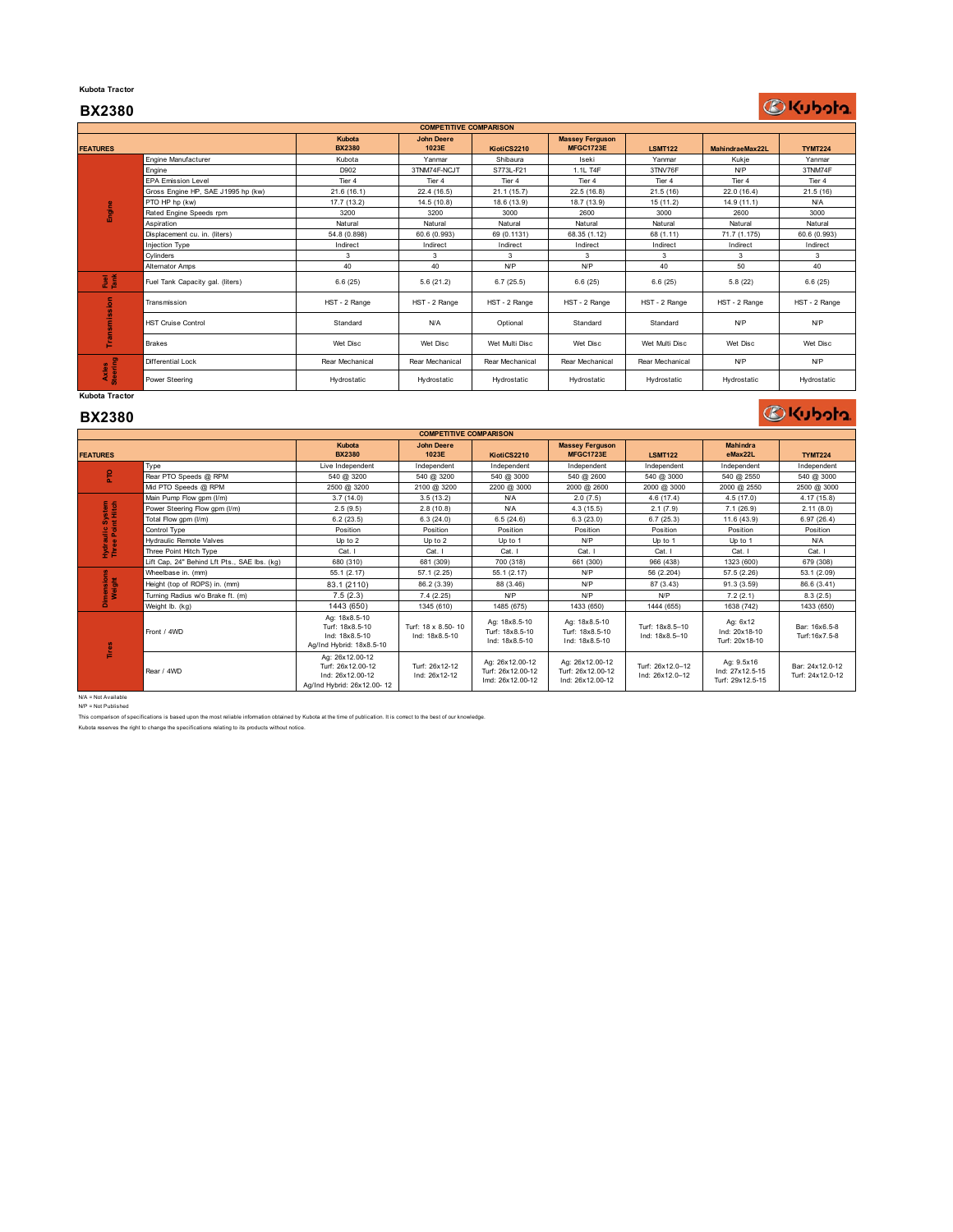## **Kubota Tractor BX1880**

# **OKubota**

|                          |                                    |                         | <b>COMPETITIVE COMPARISON</b> |                            |                   |                   |
|--------------------------|------------------------------------|-------------------------|-------------------------------|----------------------------|-------------------|-------------------|
| <b>FEATURES</b>          |                                    | Kubota<br><b>BX1880</b> | MahindraeMax20S               | <b>John Deere</b><br>1023E | KiotiCS2210       | <b>LSMT122</b>    |
|                          | Engine Manufacturer                | Kubota                  | Yanmar                        | Yanmar                     | Shibaura          | Yanmar            |
|                          | Engine                             | D722                    | N/P                           | 3TNM74F-NCJT               | S773L-F21         | 3TNV76F           |
|                          | <b>EPA Emission Level</b>          | Tier <sub>4</sub>       | Tier <sub>4</sub>             | Tier <sub>4</sub>          | Tier <sub>4</sub> | Tier <sub>4</sub> |
|                          | Gross Engine HP, SAE J1995 hp (kw) | 16.6 (12.4)             | 19.4 (14.5)                   | 22.4 (16.5)                | 21.1(15.7)        | 21.5(16)          |
|                          | PTO HP hp (kw)                     | 13.7 (10.2)             | 14.2 (10.6)<br>14.5(10.8)     |                            | 18.6 (13.9)       | 15(11.2)          |
| Engine                   | Rated Engine Speeds rpm            | 3200                    | 3000<br>3200                  |                            | 3000              | 3000              |
|                          | Aspiration                         | Natural                 | Natural                       | Natural                    | Natural           | Natural           |
|                          | Displacement cu. in. (liters)      | 43.9 (0.719)            | 60.6 (0.993)                  | 60.6 (0.993)               | 69 (0.1131)       | 68 (1.11)         |
|                          | Injection Type                     | Indirect                | Indirect                      | Indirect                   | Indirect          | Indirect          |
|                          | Cvlinders                          | 3                       | 3                             | 3                          | 3                 | 3                 |
|                          | <b>Alternator Amps</b>             | 40                      | 45                            | 40                         | N/P               | 40                |
| 11                       | Fuel Tank Capacity gal. (liters)   | 6.6(25)                 | 6.6(25)                       | 5.6(21.2)                  | 6.7(25.5)         | 6.6(25)           |
|                          | Transmission                       | HST - 2 Range           | HST - 2 Range                 | HST - 2 Range              | HST - 2 Range     | HST - 2 Range     |
| Transmission             | <b>HST Cruise Control</b>          | Optional                | N/P                           | N/A                        | Optional          | Standard          |
|                          | <b>Brakes</b>                      | Wet Disc                | Wet Disc                      | Wet Disc                   | Wet Multi Disc    | Wet Multi Disc    |
|                          | Differential Lock                  | Rear Mechanical         | N/P                           | Rear Mechanical            | Rear Mechanical   | Rear Mechanical   |
| <b>Steering</b><br>Axles | Power Steering                     | Hydrostatic             | Hydrostatic                   | Hydrostatic                | Hydrostatic       | Hydrostatic       |

### **Kubota Tractor**

# **BX1880**

**DKubota** 

| <b>COMPETITIVE COMPARISON</b> |                                              |                                 |                                                          |                                      |                                                          |                                     |  |  |
|-------------------------------|----------------------------------------------|---------------------------------|----------------------------------------------------------|--------------------------------------|----------------------------------------------------------|-------------------------------------|--|--|
| <b>FEATURES</b>               |                                              | Kubota<br><b>BX1880</b>         | MahindraeMax20S                                          | <b>John Deere</b><br>1023E           | KiotiCS2210                                              | <b>LSMT122</b>                      |  |  |
| ΡF                            | Type                                         | Live Independent                | Independent                                              | Independent                          | Independent                                              | Independent                         |  |  |
|                               | Rear PTO Speeds @ RPM                        | 540 @ 3200                      | 540 @ 2550                                               | 540 @ 3200                           | 540 @ 3000                                               | 540 @ 3000                          |  |  |
|                               | Mid PTO Speeds @ RPM                         | 2500 @ 3200                     | 2000 @ 2550                                              | 2100 @ 3200                          | 2200 @ 3000                                              | 2000 @ 3000                         |  |  |
|                               | Main Pump Flow gpm (I/m)                     | 3.7(14.0)                       | 4.1(15.5)                                                | 3.5(13.2)                            | N/P                                                      | 4.6(17.4)                           |  |  |
|                               | Power Steering Flow gpm (I/m)                | 2.5(9.5)                        | 6.2(23.4)                                                | 2.8(10.8)                            | N/P                                                      | 2.1(7.9)                            |  |  |
| System<br>nt Hitch            | Total Flow gpm (I/m)                         | 6.2(23.5)                       | 10.3(38.9)                                               | 6.3(24.0)                            | 6.5(24.6)                                                | 6.7(25.3)                           |  |  |
|                               | Control Type                                 | Position                        | Position                                                 | Position                             | Position                                                 | Position                            |  |  |
|                               | <b>Hydraulic Remote Valves</b>               | Up to 2                         | Up to 1                                                  | Up to 2                              | Up to 1                                                  | Up to 1                             |  |  |
| Hydraulic<br>Three Poir       | Three Point Hitch Type                       | Cat. I                          | Cat. I                                                   | Cat. I                               | Cat. I                                                   | Cat. I                              |  |  |
|                               | Lift Cap, 24" Behind Lft Pts., SAE Ibs. (kg) | 680 (310)                       | 680 (309)                                                | 681 (309)                            | 700 (318)                                                | 966 (438)                           |  |  |
| ems                           | Wheelbase in. (mm)                           | 55.1(2.17)                      | 53.1 (2.09)                                              | 57.1 (2.25)                          | 55.1(2.17)                                               | 56 (2.204)                          |  |  |
| Weight<br>mensi               | Height (top of ROPS) in. (mm)                | 81.9 (3.22)                     | 86.6 (3.41)                                              | 86.2 (3.39)                          | 88 (3.46)                                                | 87 (3.43)                           |  |  |
|                               | Turning Radius w/o Brake ft. (m)             | 7.5(2.3)                        | 7.2(2.1)                                                 | 7.4(2.25)                            | N/P                                                      | N/P                                 |  |  |
| õ                             | Weight lb. (kg)                              | 1404 (637)                      | 1499 (680)                                               | 1345 (610)                           | 1485 (675)                                               | 1444 (655)                          |  |  |
| Tires                         | Front / 4WD                                  | Turf: 16x7.5-8<br>Ind: 16x7.5-8 | Ag: 18 x 8.5-10<br>Turf: 18 x 8.5-10<br>Ind: 18 x 8.5-10 | Turf: 18 x 8.50-10<br>Ind: 18x8.5-10 | Ag: 18x8.5-10<br>Turf: 18x8.5-10<br>Ind: 18x8.5-10       | Turf: 18x8.5-10<br>Ind: 18x8.5-10   |  |  |
|                               | Rear / 4WD                                   | Turf: 24x12-12<br>Ind: 24x12-12 | Ag: 26 x 12-12<br>Turf: 26 x 12-12<br>Ind: 26 x 12-12    | Turf: 26x12-12<br>Ind: 26x12-12      | Ag: 26x12.00-12<br>Turf: 26x12.00-12<br>Imd: 26x12.00-12 | Turf: 26x12.0-12<br>Ind: 26x12.0-12 |  |  |
| $N/A = Not Available$         |                                              |                                 |                                                          |                                      |                                                          |                                     |  |  |
| $N/P = Not$ Published         |                                              |                                 |                                                          |                                      |                                                          |                                     |  |  |

This comparison of specifications is based upon the most reliable information obtained by Kubota at the time of publication. It is correct to the best of our knowledge.

Kubota reserves the right to change the specifications relating to its products without notice.